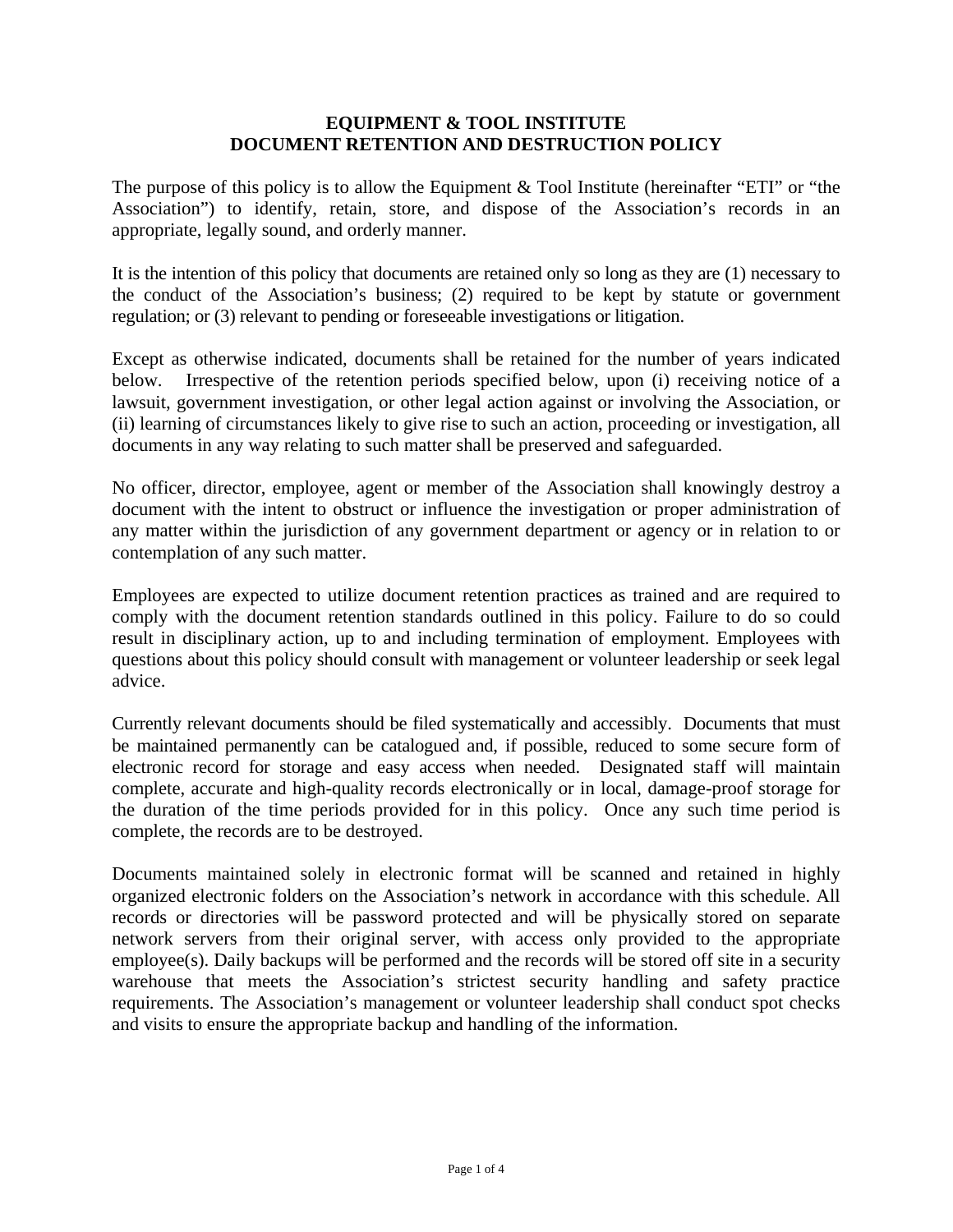Designated staff shall be responsible for authorizing, overseeing, and ensuring that records are destroyed pursuant to this policy. Destruction of paper files and electronic media will be performed by an independent, outside service for shredding and disposal. Disposal of specific electronic files will be performed through the use of a scrubbing program. Disposal of records or electronic media into our general trash service is strictly prohibited.

The following schedule provides retention periods for the major categories of documents, *both paper and electronic*, for ETI.

| <b>Type of Record</b>                                                                                                   | <b>Retention Period (years)</b> |
|-------------------------------------------------------------------------------------------------------------------------|---------------------------------|
| <b>ACCOUNTING</b><br>Auditors' reports                                                                                  | Permanent (hereinafter "P")     |
| <b>Budgets</b>                                                                                                          | 7                               |
| Cancelled checks, generally                                                                                             | 3                               |
| Depreciation records                                                                                                    | $\mathbf{P}$                    |
| Officer, Director and employee<br>expense reports                                                                       | 7                               |
| Employee payroll records (W-2, W-4)<br>annual earnings records, etc.)                                                   | 7                               |
| Payroll journal                                                                                                         | 3                               |
| Approved Board minutes and records<br>of all actions taken by Board<br>without a meeting                                | $\mathbf{P}$                    |
| Approved executive committee<br>minutes and records of all<br>actions taken by executive<br>committee without a meeting | $\mathbf{P}$                    |
| Approved minutes of all members'<br>meetings and records of all actions taken<br>by members without a meeting           | $\mathbf{P}$                    |
| Articles of Incorporation                                                                                               | $\mathbf{P}$                    |
| Authorizations for expenditures                                                                                         | 7                               |
| <b>Bylaws</b>                                                                                                           | $\mathbf{P}$                    |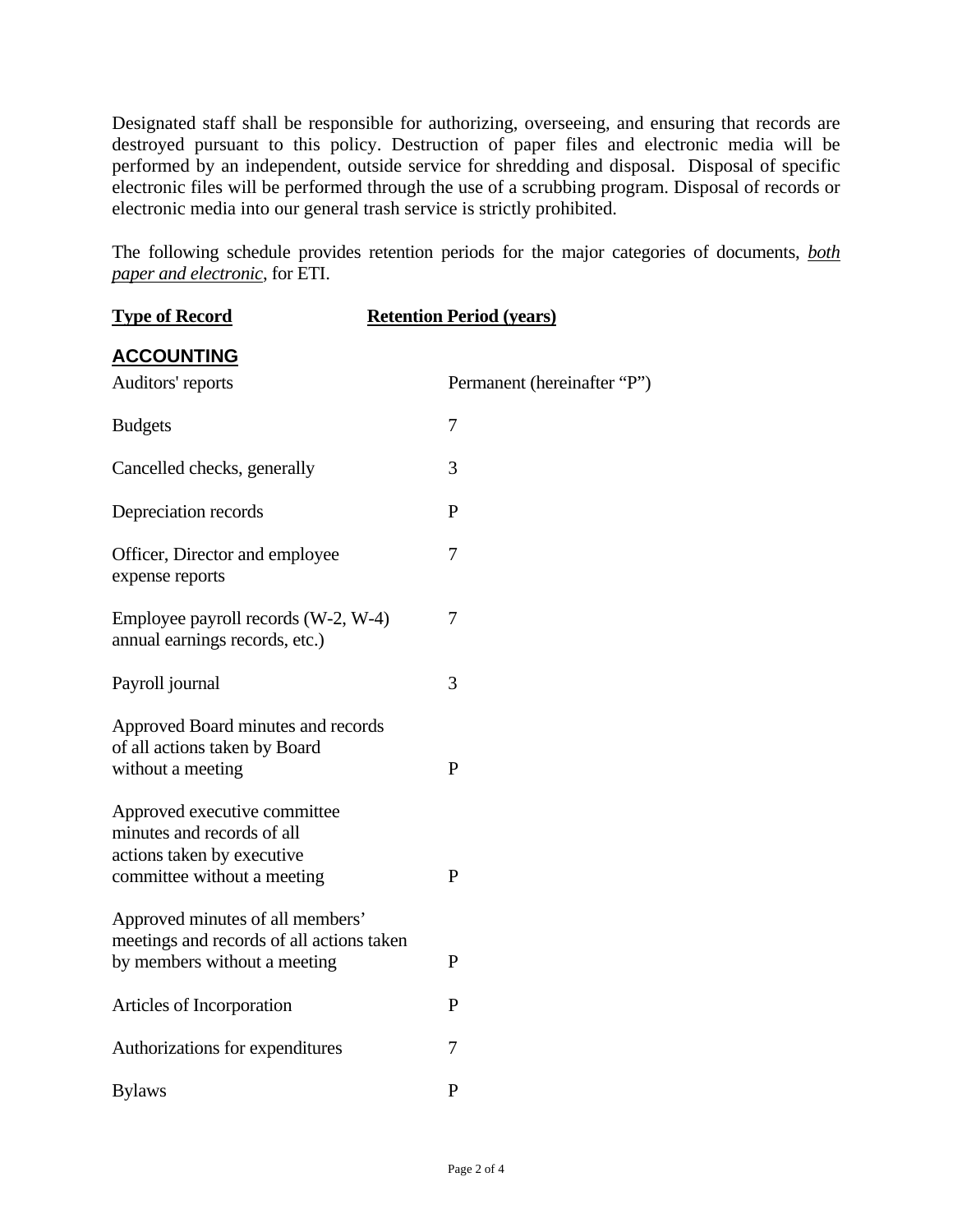| Policies                                           | $\mathbf{P}$                                                          |
|----------------------------------------------------|-----------------------------------------------------------------------|
| Contracts, generally                               | Expiration $+7$                                                       |
| Membership applications                            | 5                                                                     |
| Membership names and addresses                     | Current                                                               |
| Notes (internal reports, memos, etc.)              | 1                                                                     |
| Written communications to members                  | $\mathbf{1}$                                                          |
| <b>CORRESPONDENCE</b><br>General, routine          | 3                                                                     |
| <b>INSURANCE</b><br>Accident reports               | $\tau$                                                                |
| Insurance policies                                 | $\mathbf P$                                                           |
| <b>LEGAL</b><br>Claims and litigation files        | P <sup>1</sup>                                                        |
| <b>PERSONNEL</b><br>Applications                   | $\mathbf{1}$                                                          |
| Employee earnings/payroll records                  | 3                                                                     |
| <b>Employee files</b>                              | $\overline{4}$                                                        |
| <b>Employment contracts</b>                        | Expiration $+3$                                                       |
| Form I-9                                           | 3 years after hire or 1 year after termination,<br>whichever is later |
| Garnishments                                       | 7                                                                     |
| Medical or exposure to toxic<br>substances records | 30                                                                    |

 $1$  ETI copies of all pleadings, key briefs and motions, court orders and opinions of record on dispositive motions and hearings, any attorney-client confidential privileged communications, all original witness statements and affidavits, exhibits, and settlement agreements/contracts need to be kept permanently. Mere drafts of various and routine pleadings, motions, and briefs, as well as multiple copies of business documents need not be retained.

 $\overline{a}$